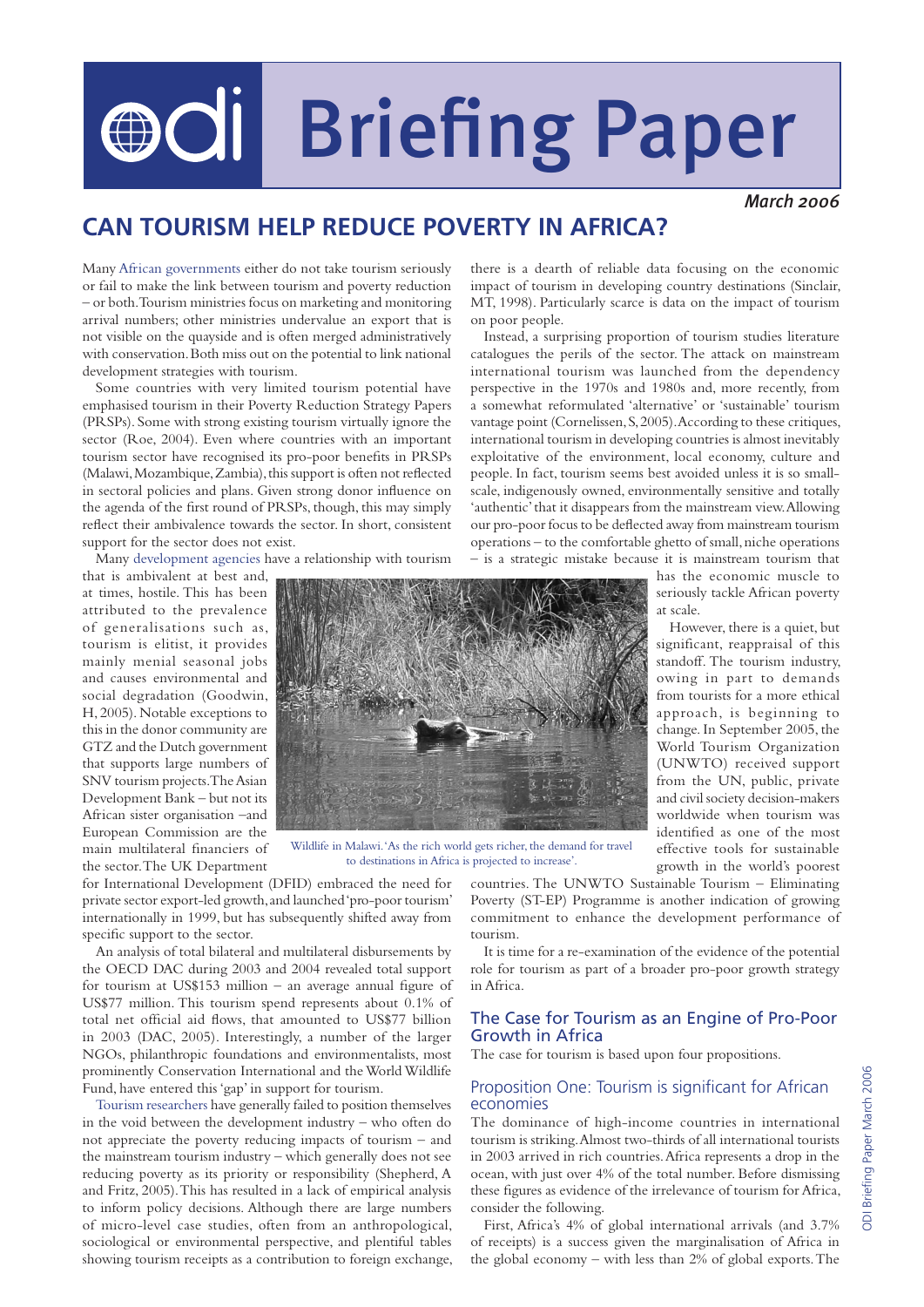#### Table 1: Selected North African countries and international tourism (over 0.5m visitors p.a.)

| Inward international<br>tourism: For 2003 | <b>Tourist</b><br>arrivals<br>(000s) | Tourism<br>receipts<br>(US\$M) | Tourism as<br>% exports | Human<br>Development<br>Index (rank) <sup>2</sup> |
|-------------------------------------------|--------------------------------------|--------------------------------|-------------------------|---------------------------------------------------|
| Egypt                                     | 5,746                                | 4,704                          | 23.4%                   | 0.659(119)                                        |
| <b>Tunisia</b>                            | 5,114                                | 1,935                          | 17.6%                   | 0.753(89)                                         |
| <b>Morocco</b>                            | 4 5 5 2                              | 3,802                          | 26.7%                   | 0.631(124)                                        |
| Algeria                                   | 1,166                                | 161                            | n/a                     | 0.722(103)                                        |
| North African total                       | 16,720                               | 10,606                         | n/a                     |                                                   |
| South Africa                              | 6,505                                | 5,232                          | 11.5%                   | 0.658(120)                                        |
| Zimbabwe                                  | 2,068                                | 44                             | n/a                     | 0.505(145)                                        |
| <b>Botswana</b>                           | 975                                  | 3091                           | n/a                     | 0.565(131)                                        |
| Kenya                                     | 927                                  | 611                            | 17.1%                   | 0.474(154)                                        |
| <b>Mauritius</b>                          | 702                                  | 960                            | 29.8%                   | 0.791(65)                                         |
| Zambia                                    | 578                                  | 149                            | 11.2%                   | 0.394(166)                                        |
| Tanzania                                  | 552                                  | 441                            | 28.1%                   | 0.418(164)                                        |
| Sub-Saharan sub-total                     | 19,438                               | 11,844                         | 11.7%                   |                                                   |
| Africa                                    | 36,158                               | 22,450                         |                         |                                                   |

*Source:* World Bank World Development Indicators 2005. *Notes:*<sup>1</sup> World Travel Organisation Statistics 2003,<sup>2</sup> UNDP Human Development Report 2005. The Human Development Indicator (HDI) is a composite index comprising health, education and income variables. The HDI ranges from top ranked Norway at 0.963 to bottom-ranked Niger on 0.281 (177th ranked)

importance of domestic and regional tourism in parts of Africa reinforces the picture of African tourism success.

Second, Table 1 shows the contribution tourism is already making to the macro-economy of some destinations. International tourism is just as important to countries such as Mauritius, Tanzania, Morocco and Egypt as it is to countries on the periphery of Europe, such as Spain, Bulgaria and Greece (where international tourism receipts as a % of exports was 19.4%, 19.9% and 29.4% respectively in 2003). The difference is that African tourism is taking place in some of the least developed countries in the world.

Third, although some two-thirds of international tourism receipts in Africa are concentrated in four key countries – South Africa, Egypt, Morocco and Tunisia – tourism is important to a much broader range of African countries. Tourism constitutes more than 10% of total exports for more than half the African countries for which there are data (Roe, D; et al, 2004).

In the Gambia and Ethiopia, international arrivals only number some 200 and 400 tourists each day respectively – that is just five and ten coach loads of visitor daily. However, this trickle of visitors contributes 30.5% and 23.1% respectively to total exports for these two countries.

Tourism is, therefore, much more important across a broader range of African countries than is commonly recognised.

#### Proposition Two: Some of the benefits of tourism already reach the poor

It is quite clear that Africa is missing out on the spectacular and sustained income growth in Asia that almost halved world poverty between 1980 and 2000, and is on track to further halve 'headcount' global poverty to 10% by the Millennium Development Goal (MDG) target of 2015.

The consequence of African poverty remaining so persistently high is the 'Africanisation' of world poverty – by 2015 the UN projects on the basis of current trends that two-thirds of the world's poor will be Africans (UNDP Gapminder, www. gapminder.org).

Underlying all credible policy prescriptions to tackle African poverty is pro-poor growth – that is economic growth that benefits the poor at least as much as everyone else. The Africa Commission proposed a 2010 economic growth target of 7% and stressed the centrality of private sector enterprise and employment creation to the achievement of this target. This

approach also underlies the DFID White Paper on International Development (2006) – with a clear identification of the importance of outward orientated global processes to accelerate growth and poverty reduction in developing countries (Benn, H, 2006).

We have already established that tourism is an important sector in a broad range of African economies. As a private sector led, outward orientated industry, the question is whether tourism can contribute to Africa's urgent need for pro-poor growth. This should be examined at two levels. First, can international tourism benefit poor countries? Second, can international tourism benefit poor people in the developing world?

The extent to which the benefits of tourism remain in poor countries is disputed. In much of the developing world, amongst a wide range of stakeholders, tourism is generally regarded as a benign economic activity. On the other hand, the tourism studies literature tends to focus upon the 'leakage' of tourism benefits out of the local economy in the developing world due to large foreign tourist companies control of the sector, incentives

offered by host governments to the detriment of their tax base and the welfare of tourism workers (Brohan, J, 1998). A striking feature of these claims regarding the impact of international tourism on developing countries is the lack of sound empirical analysis to support them. Table 2, summarises the analyses based upon empirical data.

This evidence is not extensive, definitive nor comprehensive. For instance, tourism's impact on environmental and cultural factors is poorly covered by these economic studies. However, it confirms that poor countries can capture significant benefits from international tourism at the macro-level. Tourism expansion is associated with accelerated economic growth, job creation and welfare, improved exports and public finances. The depiction of international tourism as a neo-colonial activity with huge 'leakage' of the benefits from the host receives little empirical support in these analyses.

The second question, whether international tourism can benefit poor people in the developing world, is also difficult to address directly because the data is missing. However, it is known that the most important pro-poor impact of tourism results from the employment of local people in tourism establishments.

#### Figure 1: Regional Trends in World Poverty



*Source:* UNDP Human Development Report 2005 *Note:* Income poverty is measured in terms of US\$1 per day at 1995 Purchasing Power Parity (PPP)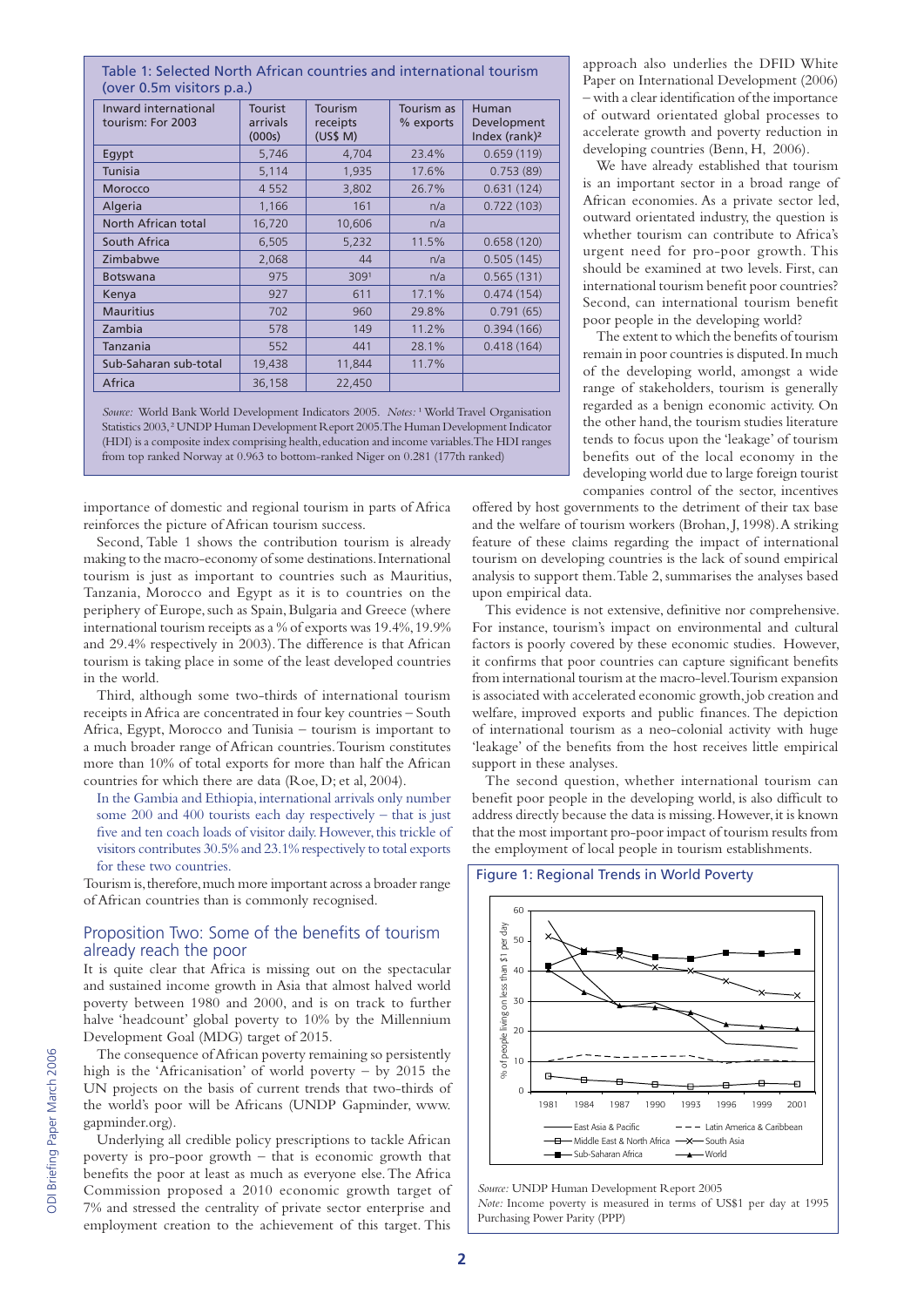|                                                                                                                                                                                                                                                                                                                                                                                                                                                                                                                          | Table 2: Five Empirical Studies on the Impact of Tourism on |                                                                                                                                                                                                                                                                                                                                                                                                                                                                                                                                                                                                      |  |  |  |
|--------------------------------------------------------------------------------------------------------------------------------------------------------------------------------------------------------------------------------------------------------------------------------------------------------------------------------------------------------------------------------------------------------------------------------------------------------------------------------------------------------------------------|-------------------------------------------------------------|------------------------------------------------------------------------------------------------------------------------------------------------------------------------------------------------------------------------------------------------------------------------------------------------------------------------------------------------------------------------------------------------------------------------------------------------------------------------------------------------------------------------------------------------------------------------------------------------------|--|--|--|
| <b>Developing Countries</b>                                                                                                                                                                                                                                                                                                                                                                                                                                                                                              |                                                             |                                                                                                                                                                                                                                                                                                                                                                                                                                                                                                                                                                                                      |  |  |  |
| Where                                                                                                                                                                                                                                                                                                                                                                                                                                                                                                                    | How                                                         | Findings                                                                                                                                                                                                                                                                                                                                                                                                                                                                                                                                                                                             |  |  |  |
| Mauritius.<br>South Africa<br>& Zimbabwe                                                                                                                                                                                                                                                                                                                                                                                                                                                                                 | Ouantitative<br>empirical desk-<br>top analysis             | Tourism is well-linked into the local economy and is<br>overwhelmingly locally-owned, directed and controlled.<br>Tourism has an industrial structure similar to non-tourism<br>goods and services. It has low barriers to entry, is not import<br>intensive and has a pro-poor impact. <sup>1</sup>                                                                                                                                                                                                                                                                                                 |  |  |  |
| Egypt                                                                                                                                                                                                                                                                                                                                                                                                                                                                                                                    | Input-output<br>model                                       | Impact of international tourism on jobs and economic<br>activity is much greater than suggested in national<br>accounts - as this focuses only on the minority (i.e. 30-<br>40%) of tourist expenditure that takes place in hotels<br>and restaurants. Direct tourism jobs constitute 5.7%<br>of national employment - and 12.6% if indirect and<br>induced jobs are included. Tourism contributes over 10%<br>to national GDP. <sup>2</sup>                                                                                                                                                         |  |  |  |
| Tanzania                                                                                                                                                                                                                                                                                                                                                                                                                                                                                                                 | General<br>Equilibrium<br>Model                             | Tourism has a substantial positive impact on GDP, total<br>welfare, exports and tax revenue. Urban areas will benefit<br>more from tourism expansion than rural areas unless<br>government invests in improving infrastructure - under<br>this scenario the distributional impact of tourism expansion<br>disproportionately benefits the rural areas.                                                                                                                                                                                                                                               |  |  |  |
| 14 'tourism<br>countries'                                                                                                                                                                                                                                                                                                                                                                                                                                                                                                | Cross-country<br>regression                                 | The economic performance of the 'tourism countries'<br>(i.e. the national economies most heavily dependent on<br>tourism in the world) exceeded the total sample of 143<br>countries without a tourism specialisation in all categories<br>(OECD, Oil exporters, developing countries, small countries)<br>from 1980 to 1995. Tourism specialisation appears to be<br>an independent determinant of dynamic growth - which<br>cannot be explained by conventional theory regarding<br>countries saving / investment propensities, openness to<br>trade, or starting from a poorer base. <sup>3</sup> |  |  |  |
| Indonesia                                                                                                                                                                                                                                                                                                                                                                                                                                                                                                                | General<br>equilibrium<br>model                             | Examined the impact of globalisation (in the form of tariff<br>reductions) as a stand-alone policy and in conjunction<br>with tourism growth. Tourism growth amplifies the<br>positive impacts of globalisation on production and<br>welfare. Tourism receipts mitigate the adverse effects of<br>globalisations - particularly the government deficit and<br>trade balance. <sup>4</sup>                                                                                                                                                                                                            |  |  |  |
| Sources: 1. Page, S (1999) Tourism and development: The evidence from Mauritius, South Africa and<br>Zimbabwe Internal ODI Working Paper, ODI, London, UK; 2. Tonamy, S and Swinscoe A (2000) The<br>Economic Impact of Tourism in Egypt Working Paper No.40.3. Brau, R; Lanza, A and Pigliaru, F (2003)<br>How Fast are the Tourism Countries Growing? The cross country evidence Presented at the Tourism and<br>Sustainable Economic Development Conference 19-20th September 2003, Sardinia, Italy; 4. Sugiyarto, G; |                                                             |                                                                                                                                                                                                                                                                                                                                                                                                                                                                                                                                                                                                      |  |  |  |

Blake, A and Sinclair, MT (2002) Economic Impact of Tourism and Globalisation in Indonesia Christel DeHaan Tourism and Travel Research Institute, Nottingham University Business School, UK

The cross-country comparison data in Table 3 indicates that tourism is significantly more labour-intensive than other nonagricultural sectors. This supports the claim that tourism is an efficient generator of employment in developing countries.

As jobs in tourism tend to include a relatively high proportion of semi-skilled and female workers and encompass a range of enterprises from micro to the multi-national, there are fairly robust grounds for expecting tourism jobs to target the poor rather than the elite in developing countries.

Tourism is not a panacea for pro-poor development in Africa, nor is tourism equally appropriate for all countries. However, there is evidence that poor host countries can capture considerable macro-economic benefits from tourism, and reasonable

grounds for suggesting that economic benefits, particularly employment, reach the poor in Africa.

#### Proposition Three: The prospects for African tourism look good

There are several reasons to be cheerful about the prospects for African tourism. Not only do the tourism numbers themselves look good, but history and theory suggests things should get better.

Between 1980 and 2003, tourism as a percentage of total African exports grew from 2% to over 11%. This increase reflects, in part, the failure of African non-tourism exports to grow. Nevertheless, it represents an important transfer of resources from predominantly affluent source countries to Africa. International tourism receipts for Africa were US\$22.5bn in 2003, which compares favourably with other major international financial transfers to Africa such as official aid (US\$26.1bn in 2003 in World Bank, 2005, ibid) and workers remittances (US\$20.5bn estimated in 2005, World Bank, 2005).

Second, despite growth in global tourism receipts over the past decade of about 3% each year, tourism in Africa has increased its global market share of international arrivals – from 3.6% in 1995 to 4.1% in 2003. It is notable that Africa is increasing market share in a very competitive and sophisticated service sector in a highly deregulated environment.

Third, the relative value of Africa's global tourism assets is likely to increase because lower population densities compared with Asia and Latin America mean that demographic pressure on natural areas is lower than elsewhere. The rapid growth of tourism in Rwanda and Uganda reflects the draw of

experiencing wild gorillas in their natural habitat. Both states have a degree of political volatility and lawlessness that should preclude discretionary activities like top end niche eco-tourism. The existence of a thriving tourism sector – simply reflects the attractive force of the tourism product available in Africa.

Fourth, tourism to 'exotic' locations has a high income elasticity of demand. As the rich world gets richer, the demand for travel to destinations in Africa is projected to increase.

This analysis therefore suggests that tourism in Africa should continue to grow both absolutely and in terms of global market share.

### Proposition Four: Interventions to increase the pro-poor impact of tourism in Africa are tried and

tested and ready for replication Evidence is emerging

from the microeconomic level suggesting that there is a range of practical and tested steps that can be taken by tourist product owners and managers to strengthen linkages between different types of tourism operations and the local economy. These range from sophisticated

Table 3: Comparisons of labour intensity in tourism with other sectors Employment: Output Ratio Chile | Indonesia | Philippines | PNG | South Africa | Thailand | New Zealand Tourism 0.93 0.74 0.97 0.93 0.84 0.93 1.15 Manufacturing | - | 0.51 | 0.43 | - | 0.58 | 0.57 | 0.71 All nonagricultural - | 0.67 | 0.72 | - | 0.54 | 0.67 | 0.97 Agriculture | - | 2.75 | 2.07 | - | 9.70 | 3.67 | 1.35 Average for whole economy 1.00 | 1.00 | 1.00 | 1.00 | 1.00 | 1.00 | 1.00 *Source:* Bennet, O; Roe, D and Ashley, A (2000) Sustainable Tourism and Poverty Elimination Study Deloittes, London, UK. *Note:* A labour intensive sector such as agriculture contributes more to employment than to output – so has a ratio of >1.0, the lower the ratio the lower the labour intensity of the activity.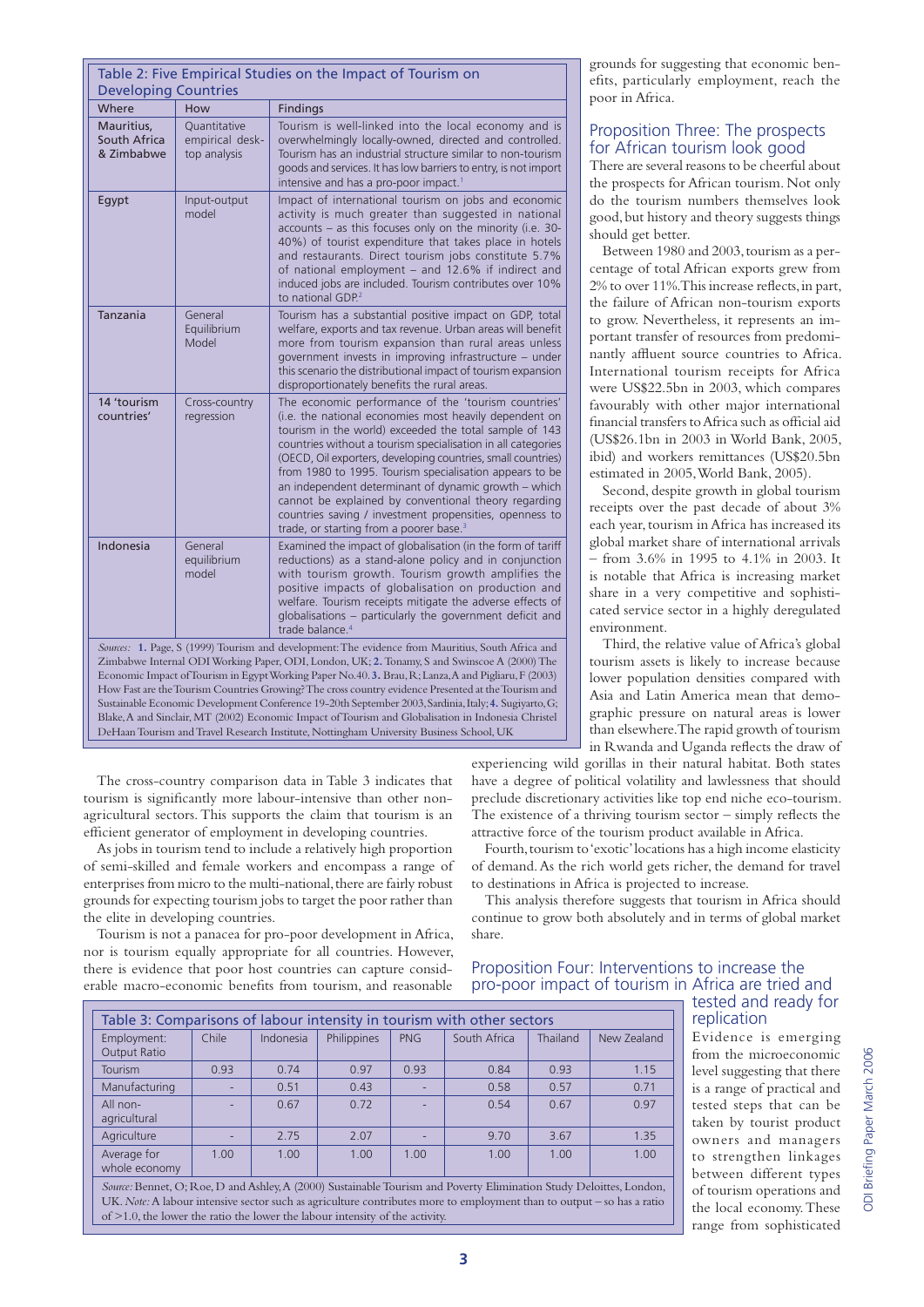partnership arrangements, involving ownership of tourism | Figure 3: Tourism Linkages into the Local Economy facilities and land by local communities, to employment and small, medium and micro-enterprise (SMME) linkages between tourist products and local people (Ashley and Mitchell, 2006).

One of the most elaborate forms of pro-poor tourism is where poor local communities go into partnership with tourism developers up to, and including, the point of holding equity in the tourism asset. In Southern Africa, the confluence of two policy priorities, the devolution of land rights to poor rural communities and the commercialisation of aspects of state game reserves, has created opportunities for innovative partnership arrangements between communities and tourism operators.

Obviously, poor communities do not often own valuable real estate in areas of outstanding tourism value. However, there is a range of other potential linkages between tourism operations and the local community that can be strengthened, going beyond the normal employment of local unskilled people and purchasing of some basic supplies (Ashley, et al, 2005). On-the-ground experience has revealed a number of features of such initiatives.

First, an important part of most successful private sector/ community partnerships is skilled facilitation to broker linkages that are financially and socially viable and sustainable.

Second, pro-poor tourism is not a zero sum game, with tourism companies and local communities competing over a fixed resource: both can benefit. Involvement of the local community often enhances the tourism brand and reaps rewards in greater customer satisfaction  $- a$  'win-win' situation. This is an important factor in extracting pro-poor tourism, in the minds of policy makers, out of the narrowly-defined Corporate Social Responsibility (CSR) ghetto.

Third, there is growing evidence that these kinds of pro-poor initiatives can be applied in the mainstream market, not just in relatively small niche eco-tourism operations. In Gambia, craft and juice suppliers have linked successfully with large hotels (Goodwin, H, 2005). In South Africa, pro-poor tourism principles have been applied by large hotels and established international operators.

Finally, developing these linkages can have an important impact upon the local economy. Local entrepreneurs not only gain revenue from new contracts or customers, but the business advice, scale of demand, access to new markets, and enhanced reputation that comes from working with an established operator can lead to knock-on effects enabling a small enterprise to expand further.

Whatever the inherent pro-poor characteristics of tourism, these can be significantly enhanced with the adoption of a propoor approach by tourism establishments.

#### Implications for the pro-poor tourism policy agenda

International tourism is already important for Africa – and is likely to grow. Even without concerted support from governments and donors, tourism in Africa has brought more benefits to the poor and the host economy than critics often assert. Finally, there are practical and mutually-beneficial steps tourist companies can, and are increasingly willing, to take to increase the pro-poor impact of their operations.

It matters because the search is on to identify strategies that have some prospect of delivering on the commitments to rapid economic growth and poverty reduction emanating from the MDGs, Africa Commission and the G8 Summit. We believe pro-poor tourism may well be part of the answer.

At the strategic level, a pro-poor tourism agenda in Africa should include the following:

• African governments create a more enabling environment for tourism. Clear actions that could facilitate the growth of tourism in Africa – and its impact on poverty – most notably include improving economic infrastructure and the enabling environment;



- Donors join in the reassessment of their current virtual 'boycott' of the tourism sector and consider funding research and pilot projects to scrutinise tourism as a means of poverty reduction and better understand its role in boosting African pro-poor growth.
- Donors increase support for African enterprise that has a real comparative advantage and realistic prospects of creating large numbers of sustainable jobs in the private sector.
- Tourism practitioners and researchers interested in poverty reduction engage in dialogue with the mainstream tourism industry, rather than just pigeon-holed niche markets, to find ways of increasing the positive impact on the poor which make sustainable business sense.
- Tourism practitioners and researchers stop presenting the sector as exceptional or unique or inherently suspect and instead focus on how to integrate tourism into mainstream PRSPs and broader pro-poor growth debates.
- Recent signs within the mainstream tourism industry of a willingness to recognise broader social and economic impacts of tourism in developing countries should be encouraged, and informed by the findings of appropriate aggregate policy analysis.

#### References

- Ashley, C and Mitchell, J (2006) Tourism Business and the Local Economy: Increasing Impact through a Linkages Approach ODI Briefing Paper, London, UK
- Ashley, C; Poultney, C; Haysom, G; McNab, D; and, Harris, A (2005) How to…?Tips and tools for South African tourism companies on local procurement, products and partnerships ODI, London, UK
- Benn, H (2006) Growth and poverty reduction creating more and better jobs in poor countries First Speech on the White Paper by the Secretary of State for International Development, 19th January 2006, London, UK
- Brohan, J (1998) New directions in tourism for third world development Annals of Tourism Research Vol.23, No.1, pp.48-70
- CHL International (2006) The EU/DEAT Programme of Support to the Wild Coast SDI Pilot Programme: A Tourism Enterprise Manual for the Wild Coast Dublin, Ireland
- Cornelissen, S (2005) The Global Tourism System Governance, Development and Lessons from South Africa Ashgate, UK

DAC (2005) correspondence from the Statistics and Monitoring

**4**